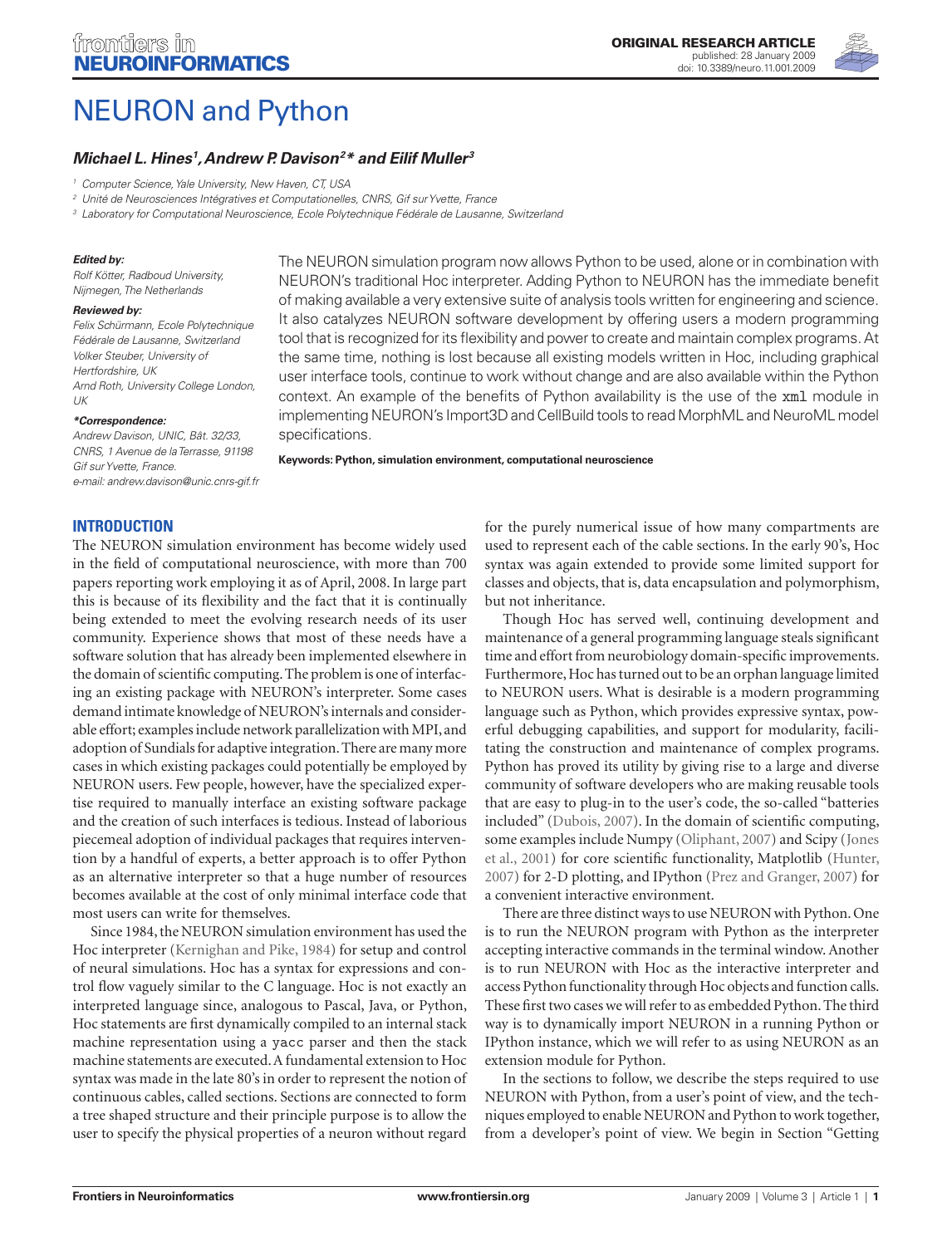Started Using NEURON with Python" by describing how to install and run NEURON with Python. We then demonstrate how modelling is carried out using Python by comparing it side-by-side with Hoc syntax in Section "Writing NEURON Models in Python". In Section "Using Python Code from Hoc", we describe how Python can be accessed from the Hoc interpreter. In Section "Technical Aspects", we discuss some technical aspects of the implementation of the Python-NEURON interaction. Finally, in Section "Importing MorphML Files — A Practical Example" we give a detailed, practical example, from the current NEURON distribution, of combining Python and Hoc.

The code listings in **Figures 1–3** are available for public download from the ModelDB model repository of the Senselab database, http://senselab.med.yale.edu (accession number 116491).

# **GETTING STARTED USING NEURON WITH PYTHON INSTALLATION**

NEURON works with Python on Windows, Mac OS X, Linux, andmany other platforms such as the IBM Blue Gene/L/P and Cray XT3 supercomputers. Detailed installation information can be found at http://www.neuron. yale.edu by following the "Download and Install" link.

Binary installers are available for Windows, OS X and RPM-based Linux systems. The Windows installer contains a large portion of Cygwin Python 2.5. On OS X and Linux, the latest version of Python 2.3–2.5 previously or subsequently installed is dynamically loaded when NEURON is launched. The binary installers provide Python embedded in NEURON, but do not support using NEURON as an extension module for Python or IPython.

If you would like to use NEURON as an extension module for Python or IPython, if no installer for your platform exists, or if you need to customize the installation (e.g. enable parallel/ MPI support, or change the location of binaries), you should instead get the source code for the standard distribution, also available from the above "Download and Install" link, and compile it for your machine. Further instructions for this are given in the Appendix.

## **BASIC USE**

NEURON may be started without the graphical user interface (GUI) using nrniv or with the GUI using nrngui. To use Python as the interpreter, rather than Hoc, use the -python option:

```
$ nrniv -python
NEURON -- VERSION 7.0 (228: fbb244f333a9)
     2008-11-25
Duke, Yale, and the BlueBrain Project -- 
     Copyright 1984-2008
```

```
See http://www.neuron.yale.edu/credits.html
```

```
>>> from neuron import h
```
If there are any NEURON NMODL extension mechanisms (Hines and Carnevale, 2000) in the working directory, and they have been compiled with nrnivmodl, they will be loaded automatically.

Alternatively, you may wish to use NEURON as an extension to the normal Python interpreter, or to IPython (Prez and Granger, 2007), a more interactive variant. To do so, you must build NEURON from source and install the NEURON shared library for Python, as described in the Appendix. In Python (or IPython) then, NEURON is started (and any NMODL mechanisms loaded) when you import neuron:

\$ ipython

[…]

In [1]: from neuron import h

NEURON -- VERSION 7.0 (228: fbb244f333a9) 2008-11-25

Duke, Yale, and the BlueBrain Project -- Copyright 1984-2008

See http://www.neuron.yale.edu/credits.html

and the NEURON GUI is started by importing the neuron.gui module:

In [2]: from neuron import gui

The h object that we import from the neuron module is the principal interface to NEURON's functionality. h is a HocObject instance, and has two main functions. First, it gives access to the top-level of the Hoc interpreter, e.g.:

>>> h('create soma')

```
>>> h.soma
```
< nrn.Section object at 0x8194080>

Second, it makes any of the classes defined in Hoc available to Python:

>>> stim = h.IClamp(0.5, sec=h.soma)

Note that the soma section created through the Hoc interpreter appears in Python as a Section object. We can also create Sections directly in Python, e.g.

>>> dend = h.Section()

These two section objects are entirely equivalent, the only difference being that the name "dend" is not accessible within the Hoc interpreter. In addition to the HocObject class (and through it, any class defined in Hoc) and the Section class, the Python neuron module also provides the Segment, Mechanism and RangeVariable classes. More in-depth examples of using NEURON from Python are given in Section "Writing NEURON Models in Python", while using Python code from Hoc is introduced in Section "Using Python Code from Hoc".

## **STARTING PARALLEL NEURON**

Assuming NEURON was built with parallel support as discussed in the Appendix, suitably parallelized Hoc scripts are started using the MPI job execution command, typically mpiexec (Hines and Carnevale, 2008) or the equivalent for your MPI implementation. When Python is used rather than Hoc, the same parallelism features are supported, with only slight changes in the execution model. Both embedded Python (nrniv -python) and NEURON as an extension module to Python are supported. MPI job execution for embedded Python is the same as standard NEURON/Hoc, except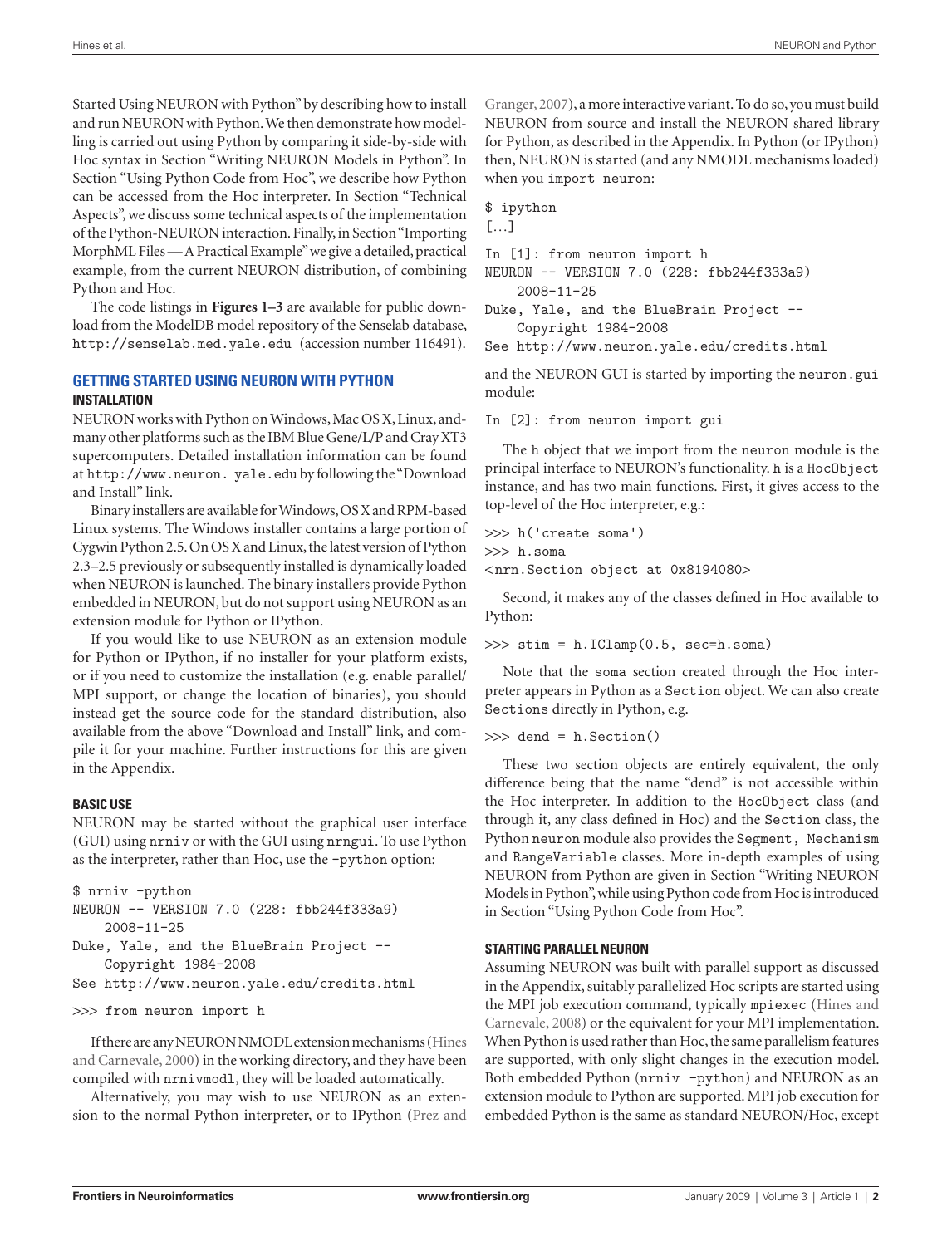```
from itertools import chain
from neuron import h
Section = h.Section
# --------------------- Model specification ---------------------
# topology
                                       # create soma, apical, basilar, axon
apical = Section()
basilar = Section()
axon = Section()
apical.connect(soma , 1, 0) # connect apical(0), soma(1)
basilar.connect(soma , 0, 0) # connect basilar(0), soma(0)
axon.\text{connect}(\text{sona}, 0, 0) # connect axon(0), soma(0)# geometry
                                       \begin{array}{cccc}\n# & \qquad \qquad \texttt{sona} & \{\\
\# & \qquad \qquad & \mathbb{L} = 30\n\end{array}soma.L = 30soma.nseg = 1 <br>soma.diam = 30 <br># diam = 30 <br># diam = 30
soma.diam = 30 #
                                               # }
                                       # apical {
apical.L = 600 # L = 600\text{apical.nseg} = 23 \text{apical.dim} = 1 \text{apical.dim} = 1 \text{apical.dim} = 1apical.diam = 1 # #\begin{array}{ccc}\n# & & \rightarrow \\
\end{array}basilar {
basilar.L = 200 # L = 200
\texttt{basilar.nseg = 5} \texttt{basilar.diam = 2} \texttt{hasilar.diam = 2} \texttt{hasular = 2}basilar.dim = 2 # ## }
                                       # axon f<br># L = 1000axon.L = 1000axon.nseg = 37 # nseg = 37axon.diam = 1 # diam = 1# }
# biophysics
for sec in h.allsec(): \qquad # forall {
    \sec Ra = 100 \sec cm = 1 \tan m = 1 \tan m = 1sec.cm = 1 #
                                               # }
soma.insert('hh ') # soma {
                                       # insert hh
                                       # }
apical.insert ('pas') \qquad # apical {
                                       # insert pas<br># g_{\text{p}}as = 0.0002
basilar.insert ('pas') \qquad \qquad \qquad #
                                       # \t e_pas = -65
for seg in chain(apical, basilar): \# }<br>seg.pas.g = 0.0002 \# h.
    \text{seg}.\text{pas}.g = 0.0002 \text{#} basilar {<br>\text{seg}.\text{pas}.e = -65 \text{#} insert
    seg.pas.e = -65 \qquad \qquad \qquad \qquad \qquad \qquad \qquad \qquad \qquad \qquad \qquad \qquad \qquad \qquad \qquad \qquad \qquad \qquad \qquad \qquad \qquad \qquad \qquad \qquad \qquad \qquad \qquad \qquad \qquad \qquad \qquad \qquad \qquad \qquadg_{-}pas = 0.0002# \t e_pas = -65
                                       # }<br># axon {
axon.insert('hh') #
                                       # insert hh
                                       # }
```
**FIGURE 1 | Code listing for a simple model neuron: building the neuron.** The Python code is on the left and the equivalent Hoc code on the right.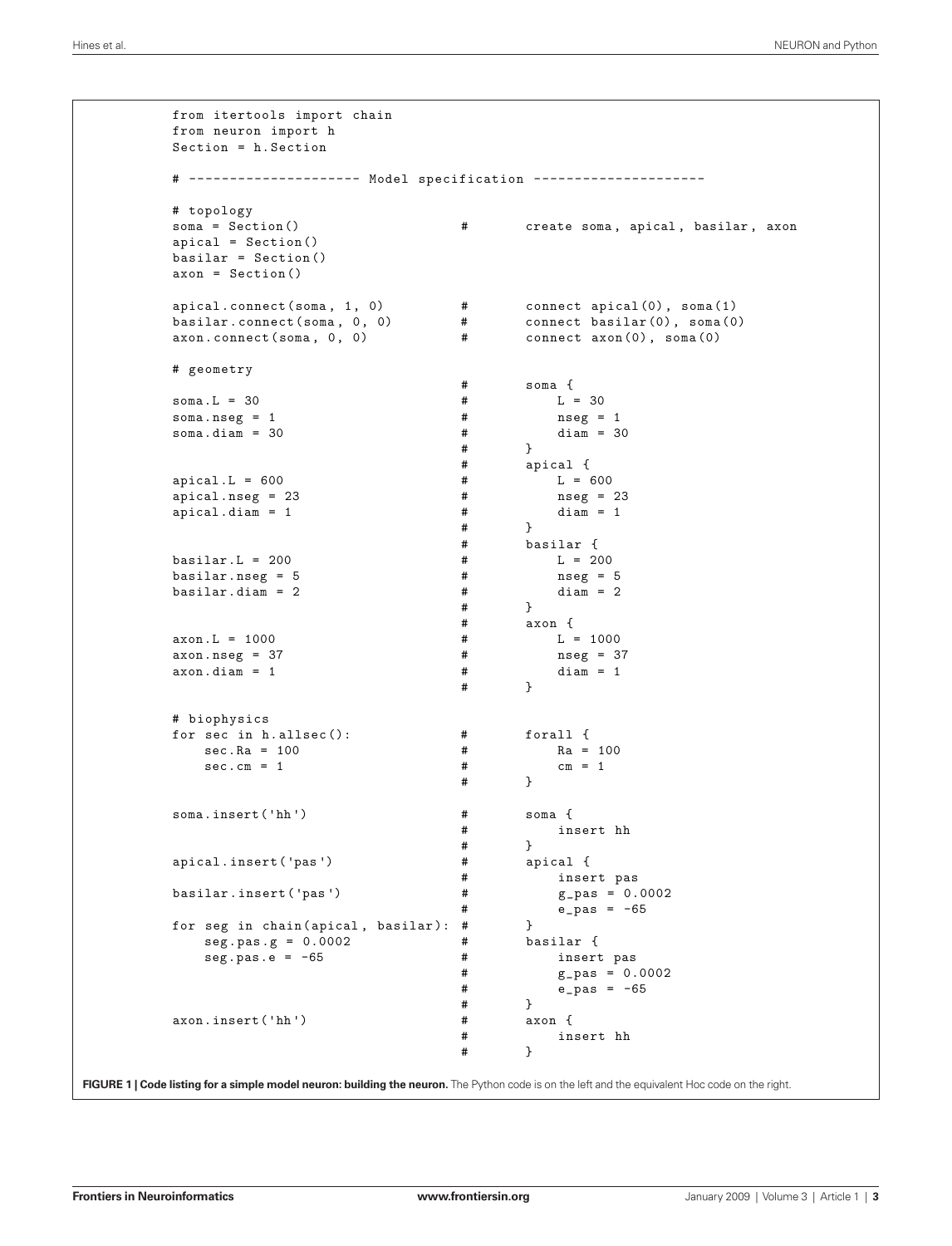```
# --------------------- Instrumentation ---------------------
# synaptic input # objref syn
syn = h.AlphaSynapse(0.5, sec=soma) # soma syn = new AlphaSynapse(0.5)
syn.onset = 0.5 <br>syn.gmax = 0.05 <br># syn.gmax = 0.05 <br># syn.gmax = 0.05
                                               syn.gmax = 0.05syn.e = 0 # syn.e = 0# objref g
g = h.Graph() # g = new Graph()<br>
g.size(0, 5, -80, 40) # g.size(0, 5, -60)g.size(0, 5, -80, 40) # g.size(0, 5, -80, 40)<br>g.addvar('v(0.5)', sec=soma) # g.addvar("soma.v(0.5)")
g.addvar('v(0.5)', sec=soma)
# --------------------- Simulation control ---------------------
h.dt = 0.025 <br>tstop = 5 <br># tstop = 5 <br># tstop = 5
tstop = 5<br>
v_{\perp} init = -65<br>
v_{\perp} \qquad \qquad \qquad \qquad \qquad \qquad \qquad \qquad \qquad \qquad \qquad \qquad \qquad \qquad \qquad \qquad \qquad \qquad \qquad \qquad \qquad \qquad \qquad \qquad \qquad \qquad \qquad \qquad \qquad \# \t v_1init = -65
def initialize(): \qquad \qquad # proc initialize() {<br>h.finitialize(v_init) \qquad \qquad # finitialize(v_init)
    h.finitialize(v_init) #
    h.fcurrent() # fcurrent()
                                       # }
def integrate(): \qquad # proc integrate() {
    g.begin() # g.begin()
    while h.t < tstop: \begin{array}{ccc} # & while (t < tstop) \ {h,fadvance()} & # & \\ \end{array}h.fadvance() # fadvance()
        g.plot(h.t) #
                                       # }
                                       # g.flush()
                                       \begin{matrix} # & & \} \\ # & & \end{matrix}g.flush()
def go(): # proc go() {
                                                    initialize()
    integrate() \begin{array}{ccc} & & \# & & \text{integer} \\ & & & \# & \\ & & \# & \\ \end{array}# }
go() # go()
```
FIGURE 2 | Code listing for a simple model neuron (continued from Figure 1): instrumenting and running the model. The Python code is on the left and the equivalent Hoc code on the right.

that an extra -python command line option must be passed to nrniv:

```
$ mpiexec -np 4 nrniv -python -mpi nrn-7.0/\
src/nrnpython/examples/test1.py
```

```
numprocs=4
```

```
NEURON -- VERSION 7.0 (228: fbb244f333a9) 
     2008-11-25
```
Duke, Yale, and the BlueBrain Project -- Copyright 1984-2008 See http://www.neuron.yale.edu/credits.html

```
NEURON thinks I am 0 of 4
```
NEURON thinks I am 2 of 4 NEURON thinks I am 3 of 4

```
NEURON thinks I am 1 of 4
```
For users who prefer to use NEURON as an extension module to Python or IPython, execution is as follows:

```
$ mpiexec -np 4 python nrn-7.0/src/nrnpython/\
examples/test0.py
```

```
MPI_Initialized==true, enabling MPI 
     functionality.
numprocs=4
NEURON -- VERSION 7.0 (228: fbb244f333a9) 
     2008-11-25
Duke, Yale, and the BlueBrain Project -- 
      Copyright 1984-2008
See http://www.neuron.yale.edu/credits.html
mpi4py thinks I am 2 of 4, NEURON thinks I am 
      2 of 4
mpi4py thinks I am 1 of 4, NEURON thinks I am 
     1 of 4
mpi4py thinks I am 3 of 4, NEURON thinks I am
      3 of 4
mpi4py thinks I am 0 of 4, NEURON thinks I am
     0 of 4
```
However, there is one important caveat: The NEURON extension module does not initialize MPI itself, but rather delegates this job to Python. To initialize MPI in Python, one must import a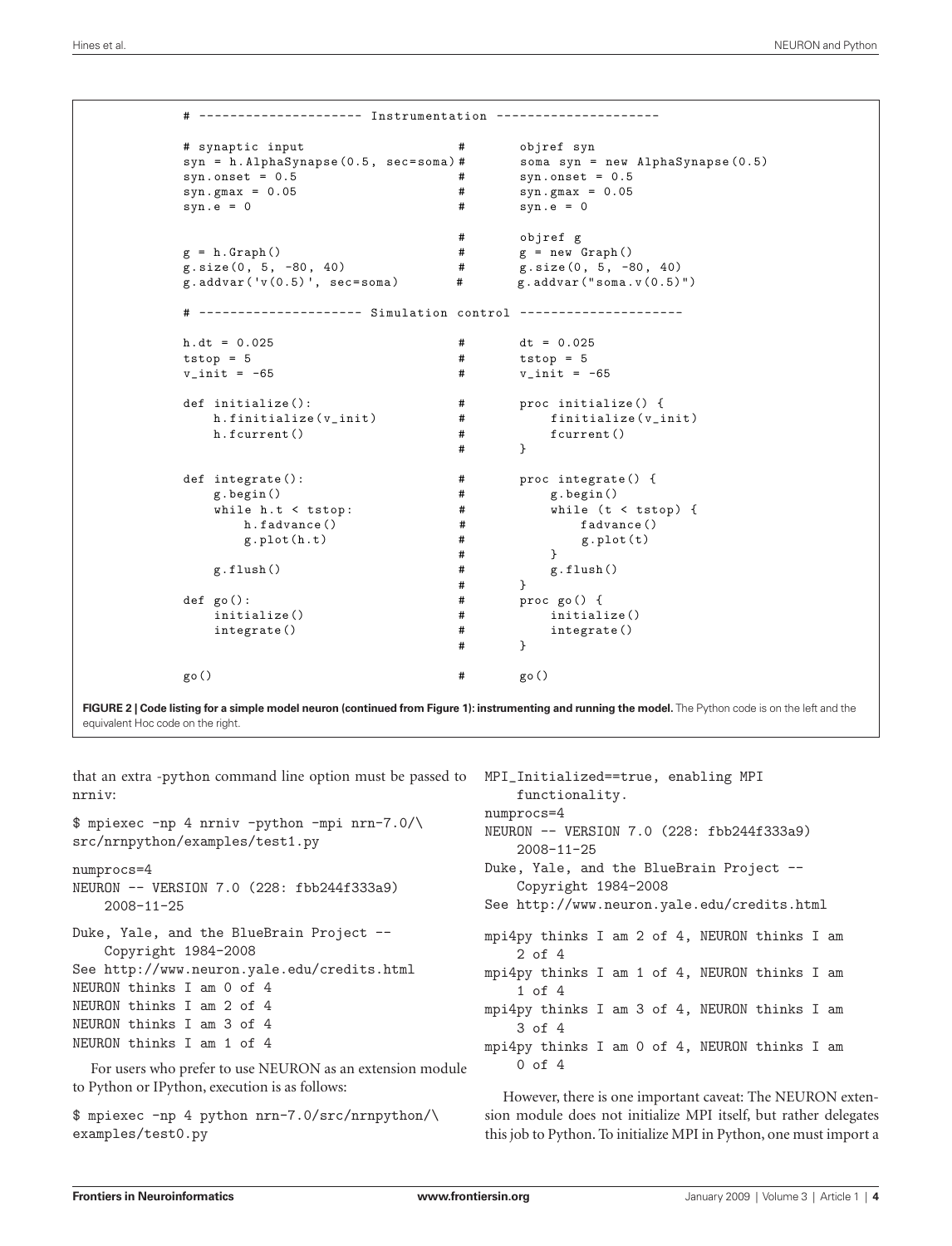```
from neuron import h
# create pre- and post -synaptic sections
pre = h.Section()
post = h.Section()
for sec in pre, post:
   sec.insert('hh ')
# inject current in the pre-synaptic section
stim = h.IClamp(0.5, sec=pre)
stimamp = 10.0stim.delay = 5.0
stim.dur = 5.0# create a synapse in the pre-synaptic section
syn = h.ExpSyn(0.5, sec=post)
# connect the pre-synaptic section to the
# synapse object
nc = h.MetCon(pre(0.5) . _ref_v , syn)nc. weight[0] = 2.0vec = \{\}for var in 'v_pre ', 'v_post ', 'i_syn ', 't':
    vec[var] = h.Vector()
# record the membrane potentials and
# synaptic currents
vec['v_pre '].record(pre(0.5)._ref_v)
vec['v_post '].record(post(0.5)._ref_v)
vec['i_syn '].record(syn._ref_i)
vec['t'].record(h._ref_t)
# run the simulation
h.load_file("stdrun.hoc")
h.init()
h.tstop = 20.0
h.run()
# plot the results
import pylab
pylab.subplot(2,1,1)
pylab.plot(vec['t'], vec['v_pre '] ,
           vec['t'], vec['v_post '])
pylab.subplot(2,1,2)
pylab.plot(vec['t'], vec['i_syn '])
```
**FIGURE 3 | Code listing demonstrating the use of ref and plotting.**

Python MPI module, such as "MPI for Python" (mpi4py) (Dalcín et al., 2008), prior to importing neuron:

```
from mpi4py import MPI
from neuron import h
pc = h.ParallelContext()
s = "mpi4py thinks I am %d of %d,\
 NEURON thinks I am %d of %d\n"
cw = MPI.COMM_WORLD
print s \% (cw.rank, cw.size, \setminus pc.id(),pc.nhost())
pc.done()
```
The module mpi4py is available from the Python Package Index (http://pypi.python.org).

#### **ONLINE HELP**

For new users of NEURON with Python, a convenient starting place for help is Python online help, provided through the global function help, which takes one argument, the object on which you would like help:

>>> import neuron >>> help(neuron) Help on package neuron:

#### NAME

```
 neuron
```
# FILE

```
 /usr/lib/python2.5/site-packages/neuron/
     __init__.py
```
#### DESCRIPTION

neuron

- $=$
- For empirically-based simulations of neurons and networks of neurons in Python.
- This is the top-level module of the official python interface to the NEURON simulation environment (http://www.neuron.yale. edu/neuron/).

```
 For a list of available names, try 
     dir(neuron).
```

```
[...]
```
For commonly used Hoc classes, such as Vector, APCount, NetCon, etc., helpful reminders of constructor arguments, attributes and units with Python syntax examples are available at the Python prompt:

```
>>> from neuron import h
>>> help(h.APCount)
NEURON+Python Online Help System
====================================
```

```
class APCount
```

```
pointprocess
```

```
apc = APCount(segment)
apc.thresh --- mV
apc.n --apc.time --- ms
apc.record(vector)
```
## Description:

Counts the number of times the voltage at its location crosses a threshold voltage in the positive direction. n contains the count and time contains the time of last crossing.

```
[...]
```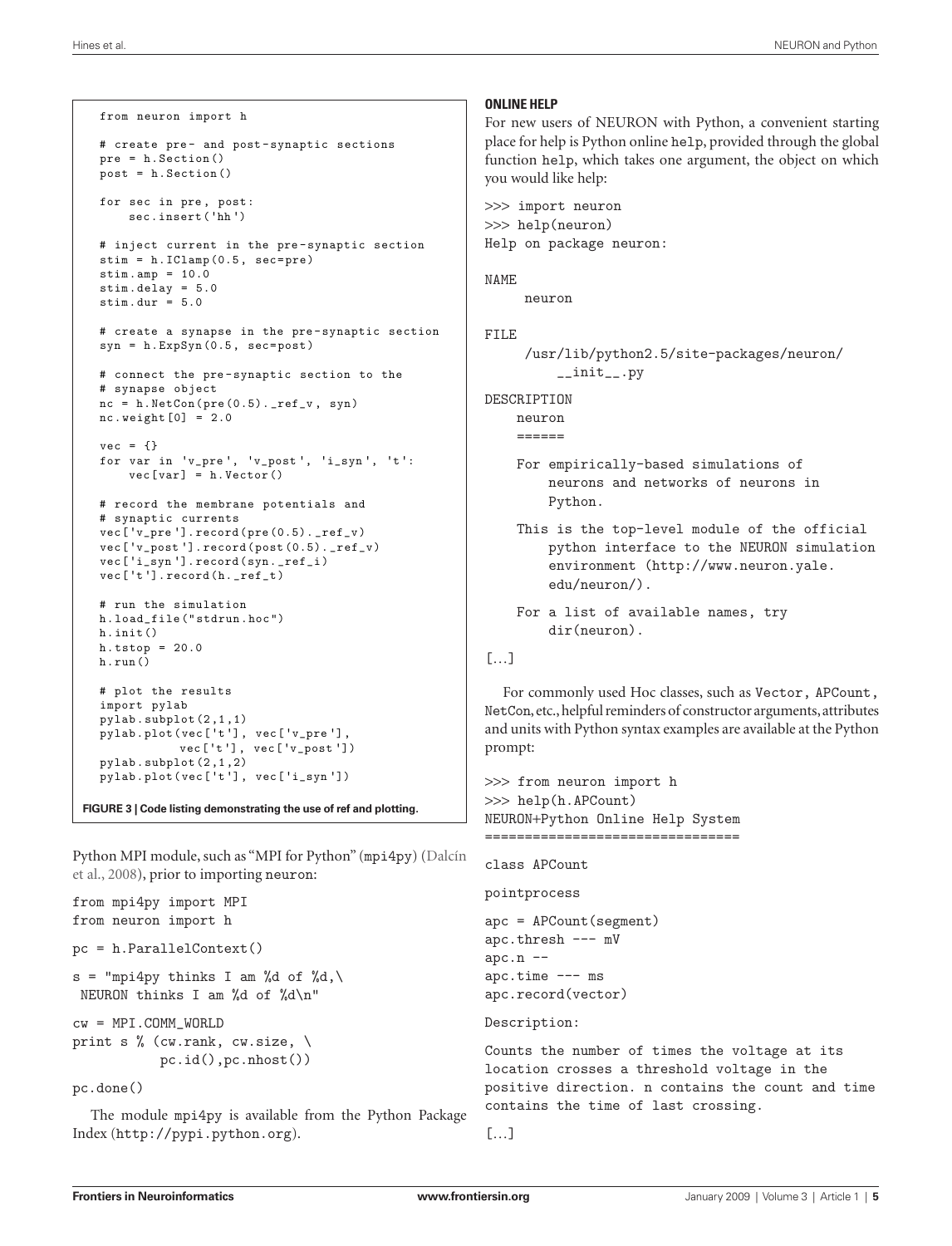In IPython, the ? symbol is a quick shorthand roughly equivalent to online help:

#### In [3]: ? h.APCount

| Type:                        | HocObject                                                   |  |
|------------------------------|-------------------------------------------------------------|--|
| Base Class:                  | <type 'hoc.hocobject'=""></type>                            |  |
| String Form:<br>xb79022f0>   | <hoc.hocobject 0<="" at="" object="" td=""></hoc.hocobject> |  |
| Namespace:                   | Interactive                                                 |  |
| Length:                      | $\left( \right)$                                            |  |
| Docstring:                   |                                                             |  |
| class APCount                |                                                             |  |
| pointprocess                 |                                                             |  |
| $\lceil \cdot \ldots \rceil$ |                                                             |  |

## **WRITING NEURON MODELS IN PYTHON**

To show how a model neuron is implemented using Python, we repeat the example described in Chapter 6 of the NEURON Book (Carnevale and Hines, 2006), but using Python rather than Hoc. The code listing is given in **Figures 1 and 2**, and has Python code on the left and the equivalent Hoc code on the right.

There are only a few syntax and conceptual differences between the Python and Hoc versions, and we expect that Hoc users will have little difficulty transitioning to Python, should they wish to do so (Hoc will continue to be supported, of course). We now comment on the most significant differences.

First are the import statements, absent from the Hoc listing, although Hoc does have the xopen() function that has similar functionality. Since NEURON is now only one of potentially many modules living within the Python interpreter, it must live in its own namespace, so that the names of NEURON-specific classes and variables do not interfere with those from other modules. Of particular importance is the object h, which is the top-level Hoc interpreter, and gives access to Hoc classes, functions and variables.

While sections are created using the create keyword in Hoc, in Python we instantiate a Section object. Hence the important distinction in Hoc between sections and objects is removed: Everything in Python is an object. Similarly, the connect keyword in Hoc is replaced by a method call of the child section object in Python.

In NEURON, each cable section is made up one or more segments, and the diameter is a property of each segment. Hoc's shorthand, allowing the diam attribute to be set on all segments by setting it on the section is also available in Python. Inhomogeneous values for range variables such as diam can also be set on the specific Segment object, returned by calling the Section object as a function.

The forall keyword in Hoc, which iterates over all sections, is replaced by the allsec() method of the top-level Hoc interpreter object h. Here again we see, in setting the membrane capacitance cm, the Hoc and Python shorthands to set the value for all segments at once, without having to explicitly iterate over all Segments.

In instrumenting the model, we see that Python and Hoc objects have very similar behaviours. In general, all Hoc classes (Vector, List, NetCon, etc) are accessible within Python via the h object. Hoc object references must be declared using the objref keyword, and objects created using new, but once created, attribute access and method calls have near-identical syntax in Python and Hoc. There are three major exceptions to this rule. First, many functions and methods act in the context of the 'currently-accessed section'. To support this in Python, these functions take a keyword argument sec. Second, certain method calls take Hoc expressions as arguments, so, for example, in adding the membrane potential of the soma section to the list of variables to plot, in Hoc we use  $g.addvar("soma.v(0.5))$ , but in the Python version the variable soma does not exist on the Hoc side, and so we have to pass the soma Section object as the sec keyword argument so that the Hoc expression is evaluated in the context of that section. Third, a number of functions/methods take Hoc variable references (indicated by preceding the variable name with the '&' character) as arguments, the most important being Vector.record(&var) and NetCon(&var, target). The equivalent syntax in Python is to precede the variable name with \_ref\_, e.g.: Vector.record (\_ref\_var). For example, given 'pre' and 'post' Section objects and a dictionary of Hoc Vector objects addressed by a mnemonic string, recording the voltage at the centres of those sections is activated by the statements:

```
# record the membrane potentials and
# synaptic currents
vec['v_pre'].record(pre(0.5)._ref_v)
vec['v_{post}'].record(post(0.5).ref_v)
vec['i_syn'].record(syn._ref_i)
vec['t'].record(h._ref_t)
```
**Figure 3** shows the complete listing with the above fragment in context and also illustrates the ease with which NEURON code can be mixed with third-party code such as the powerful Pylab/Matplotlib plotting package (http://matplotlib. sourceforge.net/): NEURON Vector objects work just as well as Python lists or arrays as arguments to the plot() function.

## **USING USER-DEFINED MECHANISMS**

One of NEURON's most powerful features is the ability to write new mechanisms using the NMODL language, and then compile these mechanisms into the executable or into dynamic libraries (DLLs). The standard behaviour of NEURON is to load any mechanisms that have been compiled in the working directory. It is also possible to load DLLs from elsewhere in the filesystem using the Hoc function nrn\_load\_dll(). This has the disadvantage that the full path to the shared library file must be provided, which can be hard to determine, since the file is within a hidden folder which itself is within a folder with a platform-specific name. To simplify this, the neuron Python module adds a function load\_mechanisms(), which takes as an argument the path to the directory containing the NMODL source files, and searches for shared library files below this directory. Furthermore, in analogy to the PYTHONPATH environment variable which contains a list of paths to search for importable Python modules, if you have defined a NRN\_NMODL\_PATH environment variable, NEURON will search these paths for shared libraries and load them at import time.

## **USING USER-DEFINED CLASSES**

One of the principal advantages of writing NEURON programs in Python rather than Hoc, especially for large, complex programs, is that Python is a fully object-oriented language, supporting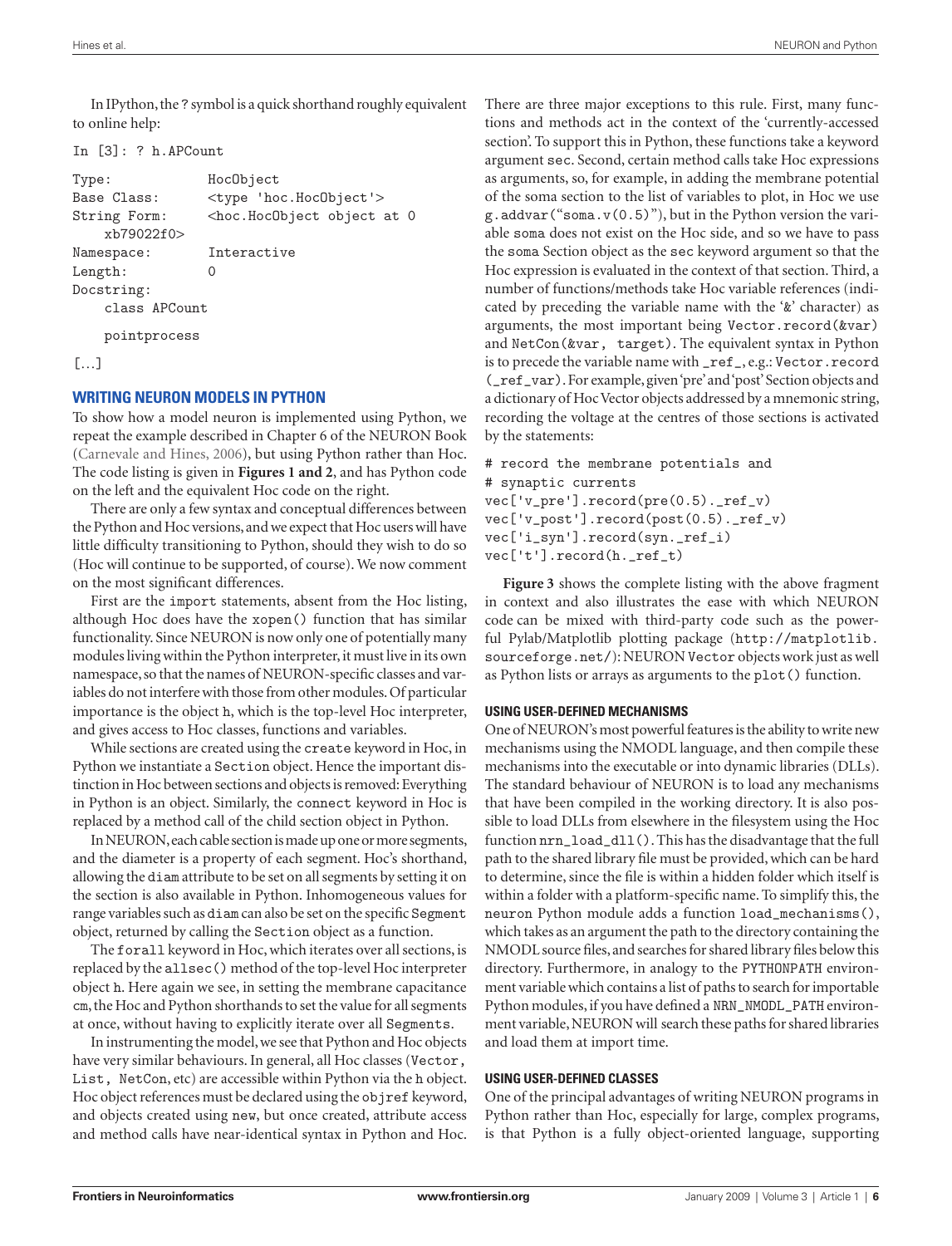encapsulation, polymorphism and inheritance, whereas Hoc supports only encapsulation and a limited form of polymorphism.

Just as with built-in Hoc classes, access to attributes and methods of user-defined Hoc classes (using the begintemplate/ endtemplate keywords) uses the same syntax in Python as in Hoc. For example, if we have the following user-defined Hoc class in the file string.hoc:

```
begintemplate String
   public s
   strdef s
   proc init() {
     s = $s1 }
endtemplate String
```
then we can use it as follows:

```
>>> from neuron import h
>>> h.xopen("string.hoc")
>>> my_string = h.String("Hello")
>>> my_string.s
'Hello'
```
It is also possible to subclass both built-in and user-defined Hoc classes in Python, although with the restriction that multiple inheritance from Hoc-derived classes is not possible. Subclassing requires the use of the hclass class factory:

```
>>> from neuron import h, hclass
>>> class MyNetStim(hclass(h.NetStim)):
… """NetStim that allows setting
… parameters on creation."""
… def __init__(self, start=50, noise=0,
                   interval=10, number=10):
           self.start = start
… self.interval = interval
           … self.noise = noise
… self.number = number
…
>>> stim = MyNetStim(start=0, noise=1)
>>> stim.noise
1.0
>>> class MyString(hclass(h.String)):
… def repeat(self, n):
… return self.s*n
>>> my_string = MyString("Hello")
>>> my_string.repeat(3)
'HelloHelloHello'
```
#### **NUMERICAL DATA TRANSFER BETWEEN HOC AND PYTHON**

The Hoc Vector object provides NEURON with a convenient and efficient container for storing and manipulating collections of numerical values, such as membrane potential traces or spike-times.

In Python, Hoc Vector objects expose iterator and indexing methods, such that they can be used in most cases where Numpy

(Oliphant, 2007), Scipy (Jones et al., 2001), and Matplotlib (Hunter, 2007), the most important scientific modules, accept **lists** 

To benefit from the elegant and expressive notation of Numpy for N-dimensional array manipulation, and from results computed using the large and growing repertoire of scientific packages available for Python, which largely return Numpy arrays, several optimized methods are available for the conversion of Hoc Vectors to and from Numpy arrays.

Transferring one-dimensional Numpy arrays and non-nested lists with float or integer items to Hoc Vectors is straightforward, as the Hoc Vector constructor accepts an array or list as an argument:

```
\gg v1 = h. Vector(a)
\gg v2 = h.Vector(1)
```
Transferring a Hoc Vector to an array or list is equally straight forward:

```
\gg a = array(v1)
>>> print a
[ 3. 2. 3. 2.]
>> 1 = list(v2)>>> print l
[1.0, 2.0, 3.0, 4.0, 5.0, 6.0]
```
If you would like to transfer between an existing Numpy array and a Hoc Vector, there are the Hoc Vector "in-place" member functions to\_python and from\_python:

```
\gg v3 = h.Vector(len(a))
>>> v3.from_python(a)
>>> print list(v3)
[3.0, 2.0, 3.0, 2.0]
\gg b = zeros_like(a)
>>> v3.to_python(b)
>>> print b
[ 3. 2. 3. 2.]
```
## **USING PYTHON CODE FROM HOC**

For interacting with Python, Hoc provides the nrnpython() function and the PythonObject class. nrnpython() takes as its one argument a string that can be any Python statement, e.g.:

```
oc> nrnpython("a = 3.14159")
oc> nrnpython("print a")
3.14159
```
PythonObject has two main uses. Creating an instance using new returns an object that encapsulates the top-level Python interpreter, e.g.

```
oc> objref py
oc> py = new PythonObject()
oc> py.b = "hello"
oc> nrnpython("print b")
hello
```
Strings and float/double values move back and forth between Python and Hoc (although Python integers become double values in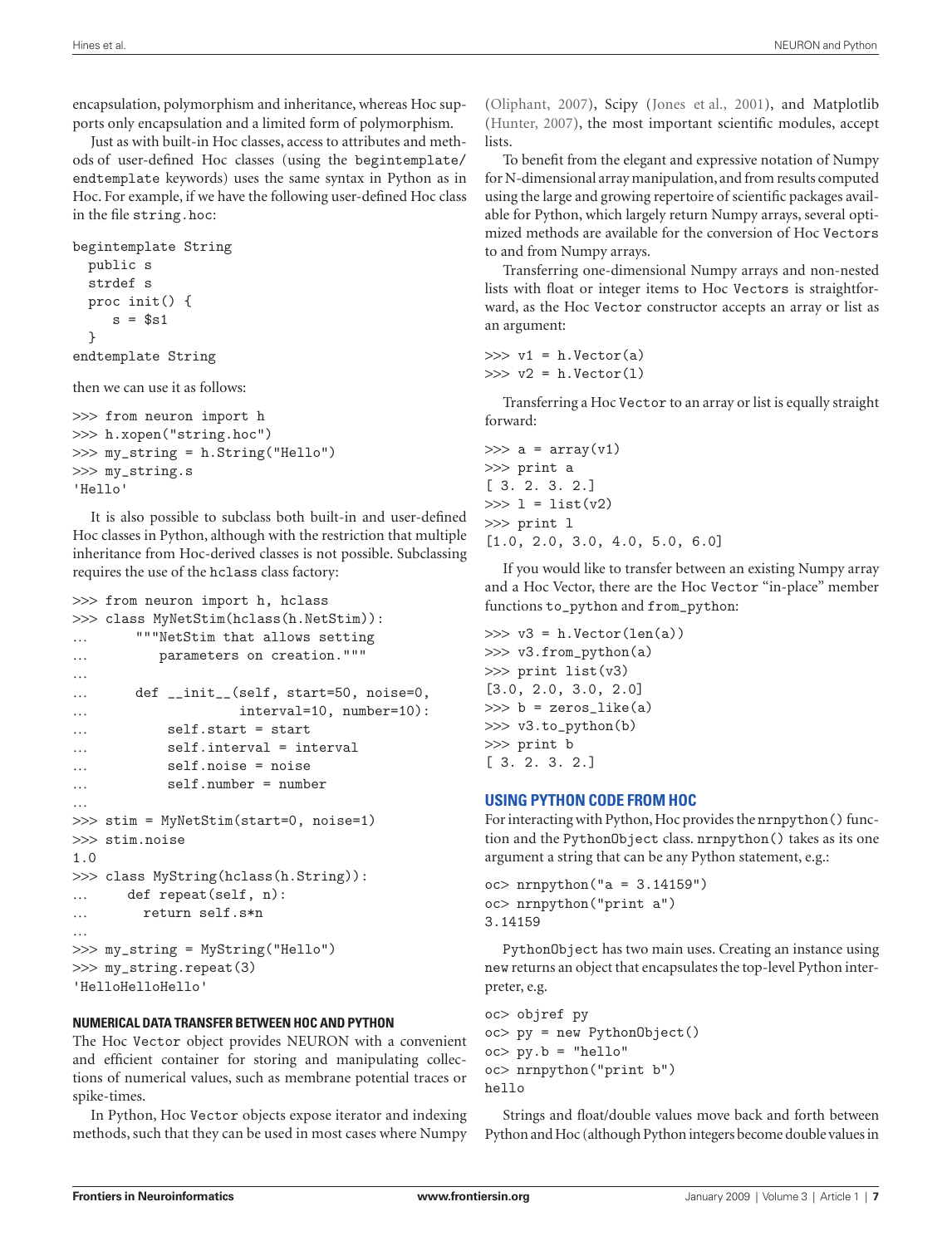Hoc and remain doubles if they are passed back to Python). All other Python objects become instances of the PythonObject class:

```
oc> objref dict
oc> nrnpython("d = {'a':1, 'b':2, 'c':3}")
oc> dict = py.d
oc> print dict
PythonObject [12]
oc> print dict.__getitem__("c")
3.0
```
For objects (such as lists and tuples) that take integer indices or are callable as functions, there is a special method named '\_' (underscore):

```
oc> objref lst
oc> nrnpython("c = [7, 8.0, 'nine']")
oc> 1st = py.coc> for i = 0, lst.__len__() -1 { print lst._[i] }
7.0
8.0
nine
```
The only other trap for the unwary is that both single and double quotes are valid for string definitions in Python, but only double quotes are accepted by Hoc!

A detailed example of using Python from Hoc, and of the value of being able to access its large standard library, is given in Section "Importing MorphML Files — A Practical Example" for the case of importing 3D morphology from a MorphML file.

## **TECHNICAL ASPECTS**

Tools for building Python extensions, such as BOOST.Python (Abrahams and Grosse-Kunstleve, 2003) or SWIG (Beazley, 1996) might have been useful in more expert hands. However, the ability of users to declare variables, objects, and classes in Hoc, the fact that many existing C++ classes and class methods were not generally meant to be directly visible to the user except through the intermediation of Hoc syntax, and the fact that the Hoc connection to the internal NEURON code was already reasonably uniform, of reasonable size, and understood by us in depth, suggested to us that a Python interface written using the Python C-API (http:// docs.python.org/c-api/) that reused as much as possible the existing Hoc connection to internal data and functions would give us the general control we needed, and allow us to accomplish the project in reasonable time. It should be emphasized that this design decision to reuse a few of the C functions that manipulate the Hoc runtime stack neither hinders nor assists any future work on development of APIs for major NEURON components, such as the numerical solvers, which may be useful to other simulators. However, our interface implementation does provide a compact example of how an application can communicate with NEURON within a shared address space and therefore makes the the process of dynamically linking NEURON into a user application much simpler.

Since double precision variables, arrays, constant strings, functions, and objects have very similar syntax and semantics in Hoc and Python, a single PyTypeObject structure called HocObjectType associated with a PyHocObject structure for a Python object instance containing Hoc Symbol and Object fields was sufficient to allow Python access to all these Hoc data-types. When a name is given to an attribute method of the HocObjectType (the reflexive self PyHocObject is also an argument to the method), the name is looked up in Hoc's symbol table for the PyHocObject Hoc Object field, and the symbol along with the Hoc object calls the same function that the Hoc interpreter would call to resolve the attribute at runtime. The attribute, which is typically a number, string, or HocObject, is then wrapped in a Python object of the proper type and returned. Function calls from Python into Hoc consist of pushing the function arguments onto the Hoc runtime stack and, again, calling the same function the Hoc interpreter would call at runtime. Thus, Python statements involving PyHocObject objects end up generating and executing the same Hoc stack machine code at runtime that would be accomplished by the corresponding Hoc statement. It should be noted that a great deal of interpreter efficiency can be gained in loop body statements by factoring out as much as possible the precursor objects. For example:

from neuron import h vec = h.Vector (1000000)  $a = 0$ for i in xrange (1000000):  $a \leftarrow \text{vec}.\text{x}[i]$ 

can be optimized by avoiding the repeated search for the attribute x:

```
vx = vec.xfor i in xrange (1000000):
     a \leftarrow \text{vx}[i]
```
The former takes 1.3 s on a 3 GHz machine, while the latter takes 1.0 s.

A critical requirement was to have as natural a correspondence as possible in Python for the special Hoc syntax for Sections, position along a Section, membrane mechanisms, and Range Variables. This was achieved through the  $C++$  definition of corresponding types in Python to create instances for: NPySecObj, NPySegObj, NPyMechObj, and NPyRangeVar. For example, the NPySegObj segment (compartment) object points to the NPySecOb j of which it is a part, specifies its location, x, and also contains a field to help in iterating over the mechanisms that exist at that location. An NPyRangeVar has, in practice, required only a pointer to the compartment (NPySegObj) where it exists and a pointer to its Hoc Symbol. A Section represents a continuous cable and evaluation of or assignment to a variable associated with a particular location always involves specifying both which Section and the relative arc length location ( $0 \le x \le 1$ ) along the Section. Internally, NEURON employs a Section stack to determine the working Section and Hoc syntax provided three ways to specify the top of the Section stack. The Hoc Section. variable $(x)$  syntax has a direct correspondence to the Python Section(x).variable syntax and the latter perhaps has more clarity. The Hoc Section { Hoc statements } syntax is unique to NEURON and for the Python side we were reduced to explicit management of the Section stack with Section.push() with an explicit h.pop\_section() as the final statement. This gets tedious for single function calls and so in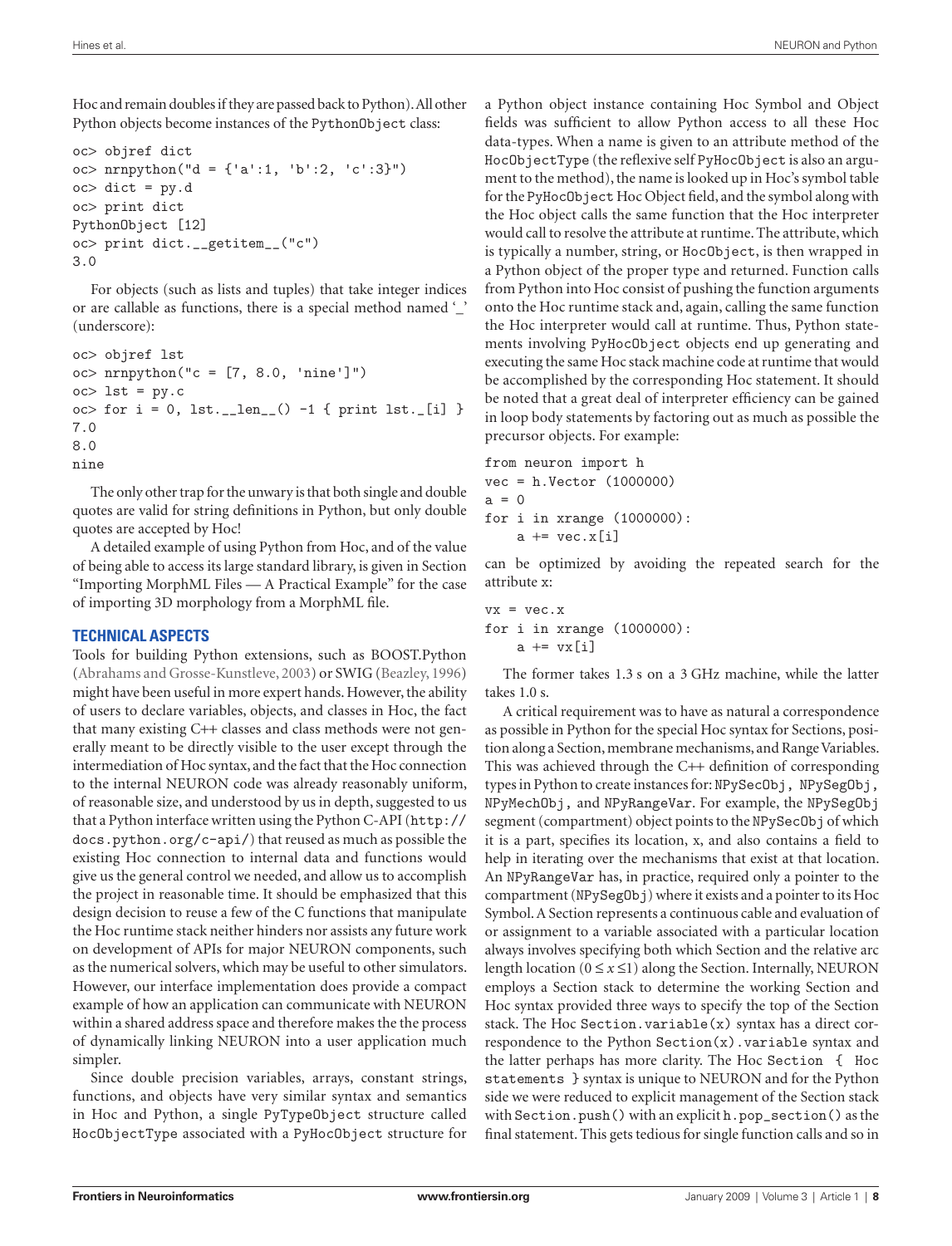Python we allow the keyword argument, sec=Section, to push and pop the Section during the scope of the Hoc function call. The Hoc access Section statement does not require a Python counterpart. However, the Python statement,  $sec = h.cas()$ , returns the top of the Section stack.

There were several cases of syntax mismatch which could only be overcome by the addition of new idioms. Hoc syntax does not allow an object to be treated as a function, so in Hoc we use po.\_( …). Python does not allow call by reference arguments. Therefore, when a Hoc function called from Python requires a reference argument, the variable name must be prefixed by '\_ref\_'. Of course, such variables can only be Hoc variables but that is not a difficulty in practice since either the need is to pass a Hoc RangeVariable or the Python program can construct a Hoc variable for use in these cases. Since all numbers in Hoc are double precision, type errors are raised when Python expects an integer. For the case of array arguments, the Hoc-to-Python interface converts the doubles to integers automatically. Unfortunately, one cannot in general call the \_\_getitem\_\_(int) method explicitly but must use the [expr] Hoc syntax. If this becomes a problem in practice, it will be necessary to supply a set of cast functions that can be explicitly invoked by the user.

We have encountered only one problem with freeing object memory that has proved resistant to a solution. In some cases there is an ambiguity in regard to whether the Hoc or the Python side owns a reference to an object. When this situation occurs, a reference to the object is kept in a list for a deferred call to Py\_DECREF when it is guaranteed that it is safe to do so.

Assignment of a constant value to a range variable in a Section is far more common than assignment of different values within the segments of a Section and Hoc provides a simple syntax for that case which avoids writing an explicit loop. The latest extension of the NEURON Python interface mimics that behavior in Python by interpreting Section.RangeVariableName in that fashion instead of raising an "AttributeError". We are also considering extending the implicit iteration idea to SectionLists and Cells to allow not only assignment of constants but also application of inhomogeneous functions.

A list of the principal differences in syntax between Hoc and Python is given in **Table 1**.

## **IMPORTING MORPHML FILES — A PRACTICAL EXAMPLE**

Our first serious use of the NEURON Python interface was to extend the Import3D GUI tool to read MorphML specification files. Import3D is structured around a graphical view of a list of Import3d\_Section objects defined in Hoc. Among many method and field attributes, the principle data field of the Import3d\_Section object is the raw x, y, z, diam information along an unbranched cable and a list index indicating the parent Import3d\_Section. The list of Import3d\_Section objects is constructed by various file reader objects that understand a specific file format such as Eutectic, SWC, or NeuroLucida versions 1 or 3. Since MorphML is an XML format, it was opportune to employ the XML reader module in the standard Python distribution.

The problem of parsing and analyzing the MorphML format is similar in difficulty to that for NeuroLucida V3 files. We divided

the problem into Hoc and Python code portions. In contrast to a file size of 1180 lines for the NeuroLucida V3 file reader, the read\_morphml.hoc file size is 78 lines and the Python portion of the problem is carried out by rdxml.py with a file size of 370 lines. Since these files are located in the NEURON package default search path –  $\ldots$ /nrn/lib/hoc for the read\_morphml.hoc file and  $\ldots$ /nrn/lib/python for the rdxml.py file – the MorphML reader extension works wherever the NEURON Python interface is installed.

The read\_morphml.hoc file defines an Import3d\_MorphML Hoc template (class) which interacts with Import3d\_GUI in exactly the same manner as the other format readers.

When an Import3d\_MorphML instance is created, the Python helper module we wrote to parse the input file is imported with nrnpython("import rdxml") and p = new PythonObject() is defined in order to allow access to Python functions.

The proc input()  $\{...\}$  procedure defines a sections list and populates it with Import3dSection objects indirectly via p.rdxml.rdxml(\$s1, this) which passes the filename selected earlier by the user along with a reference to the Import3dMorphML instance to allow callback from the Python code.

The

```
def rdxml(fname, ho) :
```
xml.sax.parse(fname, MyContentHandler(ho))

module function calls the xml parser with the filename and a new instance of

```
class MyContentHandler(xml.sax.ContentHandler):
```

```
 def __init__(self, ho):
  self.i3d = ho ...
```
The reference to the Import3d\_MorphML instance is stored by the initializer for later use at the end of parsing. During file reading there is no interaction between Hoc and Python, so let it suffice that the xml parsing style is, at the beginning and end of every xml element, to call the MyContentHandler methods

```
def startElement(self, name, attrs):
   if self.elements.has_key(name):
     if debug: print "startElement:", name
    self.elements[name](self, attrs)
   else :
     if debug:
       print "startElement unknown", name
   def endElement(self, name):
     if self.elements.has_key('end'+name):
```

```
self.elements<sup>['end'</sup> +name](self)
```
where the elements literal map associates all possible element names with a MyContentHandler method. E.g.

```
elements = {
   'neuroml':nothing,
   'morphml':nothing,
 ...
   'segments':segments,
   'endsegments':endsegments,
```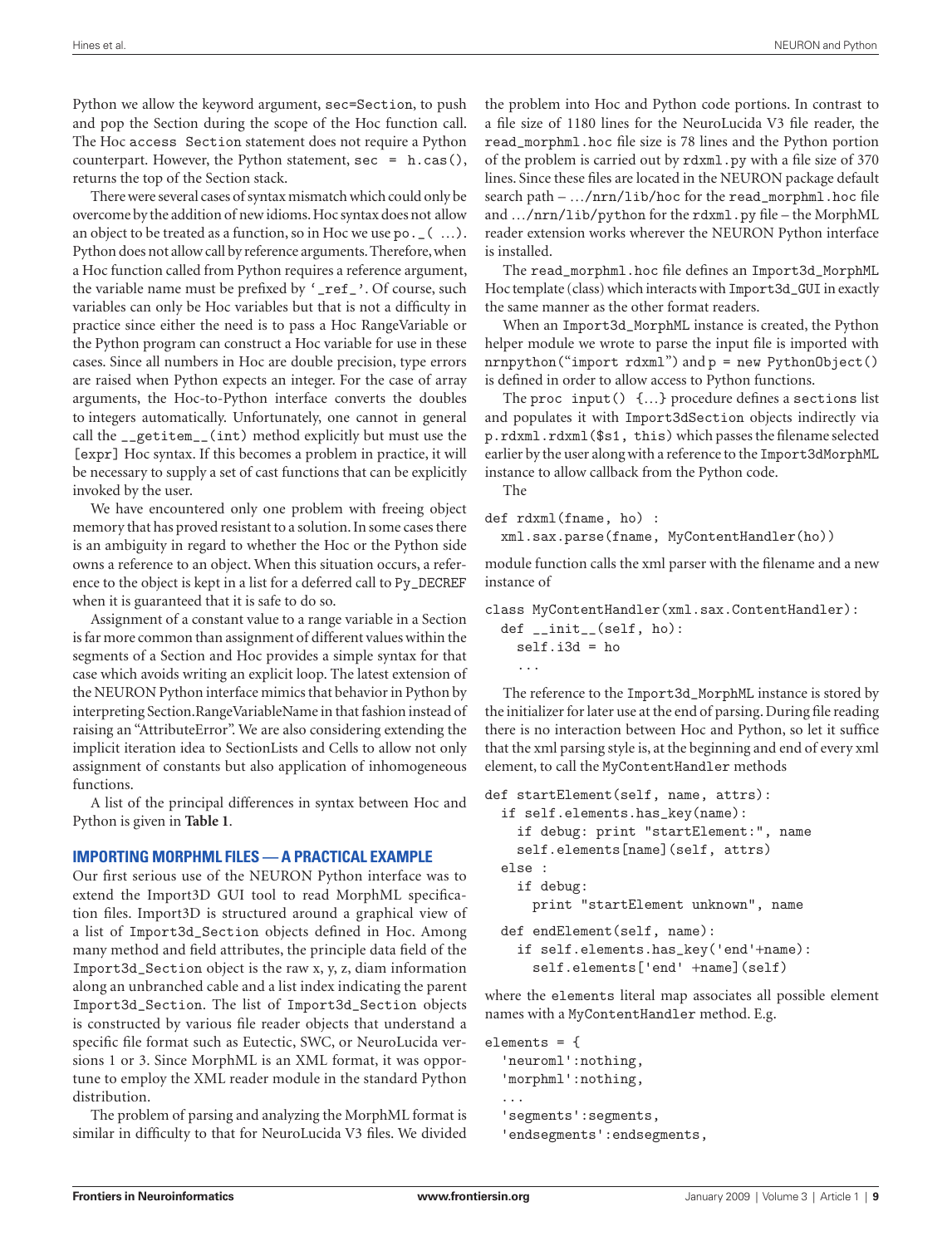#### **Table 1 | The principal differences in syntax between Hoc and Python.**

| Python                              | Hoc                                | <b>Notes</b>                                             |
|-------------------------------------|------------------------------------|----------------------------------------------------------|
| obj()                               | obj. ( )                           |                                                          |
| obj[int]                            | $obj.$ [int]                       |                                                          |
| obj[double]                         | obj.__getitem__(double)            | or__setitem__                                            |
| obj['string']                       | obj.__getitem__("string")          | $or$ __setitem__                                         |
| $f(\nightharpoonupref_\text{var})$  | $f$ $(kvar)$                       | when storing a persistent pointer                        |
| f(h.ref(strvar))                    | f(strvar)                          | when f changes the string                                |
| f(h.ref(obj))                       | f(obj)                             | when f changes the reference                             |
| f(h.ref(var))                       | $f$ $(kvar)$                       | when $f$ changes var (via $$&1)$                         |
| $sec = Section()$                   | create sec                         |                                                          |
| sec.push() stmt h.pop_section()     | $sec\{stmt\}$                      |                                                          |
| $f(, sec = section)$                | section { $f()$ }                  |                                                          |
| child.connect(parent, px, cx)       | connect child(cx), parent(px)      |                                                          |
| sec.insert('mechname')              | sec { insert mechname }            |                                                          |
| $sec(x)$ . rangevar                 | sec.random(x)                      |                                                          |
| for sec in $h$ .allsec $()$ :       | forall $\{\}$                      | includes sec.push() and h.pop_section() of               |
|                                     |                                    | currently accessed section.                              |
| for sec in h.seclist:               | forsec seclist $\{\ \}$            |                                                          |
| for seg in sec:                     | for $(x, 0)$                       | the value of $x$ is $\texttt{seg.x}$                     |
| for seg in $sec.$ allseg $():$      | for $(x)$                          |                                                          |
| seg.hh.gnabar or seg.gnabar_hh      | $gnabar_hh(x)$                     |                                                          |
| $pp = PointProcess(x, sec=section)$ | $sec f pp = new PointProcess(x)$ } |                                                          |
| for mech in seg:                    | No direct equivalent. Use          |                                                          |
|                                     | MechanismType                      |                                                          |
| iteration                           | for iterator                       | Python supplies several styles of iteration and Hoc      |
|                                     |                                    | supplies an iterator idiom. Conversion from one to the   |
|                                     |                                    | other is done via explicit programming but Python cannot |
|                                     |                                    | use a Hoc iterator directly. Nor can Hoc use generators  |

```
 'segment':segment,
 'proximal':proximal,
 ...
 }
```
The methods construct Python lists of Point, Cable, etc, as well as maps associating identifiers with list indices. At the end of parsing, the MyContentHandler method

```
def endDocument(self):
   self.i3d.parsed(self)
```
is called by the xml parser.

At this point we find ourselves back in the Hoc world with an argument that references the MyContentHandler. Through that we can obtain the information saved by the MyContentHandler in various maps and lists and copy it into new Import3d\_Section instances.

```
proc parsed() {…
   cables = $o1.cables_
   points = $o1.points_
   cableid2index = $o1.cableid2index_
  for i=0, cables. __len_() - 1 {
```

```
cab = cables.[i]
    sec = new Import3d\_Section(cab.first_{}) cab.pcnt_)
     sections.append(sec)
     if (cab.parent_cable_id_ >= 0) {
       ip = cableid2index_[cab.parent_cable_id_]
       sec.parentsec = sections.object(ip)
      sec.parentx = cab.py_x }
 ...
```
except by calling the underlying \_\_next\_\_() method.

Note the '...' idiom for accessing a Python list element since, in Hoc, cables[i] is syntax implying an object reference array created with objref cables[n]. Also, cableid2index is a Python map which associates the cable identifier read from the xml input file, with the proper element in the Python cables list.

# **DISCUSSION**

Python makes available within NEURON a very extensive suite of analysis tools written for the general science and engineering communities. All existing models written in Hoc, including GUI tools, continue to work without change. All NEURON objects are accessible to Python via an instance of the HocObject. Within the Hoc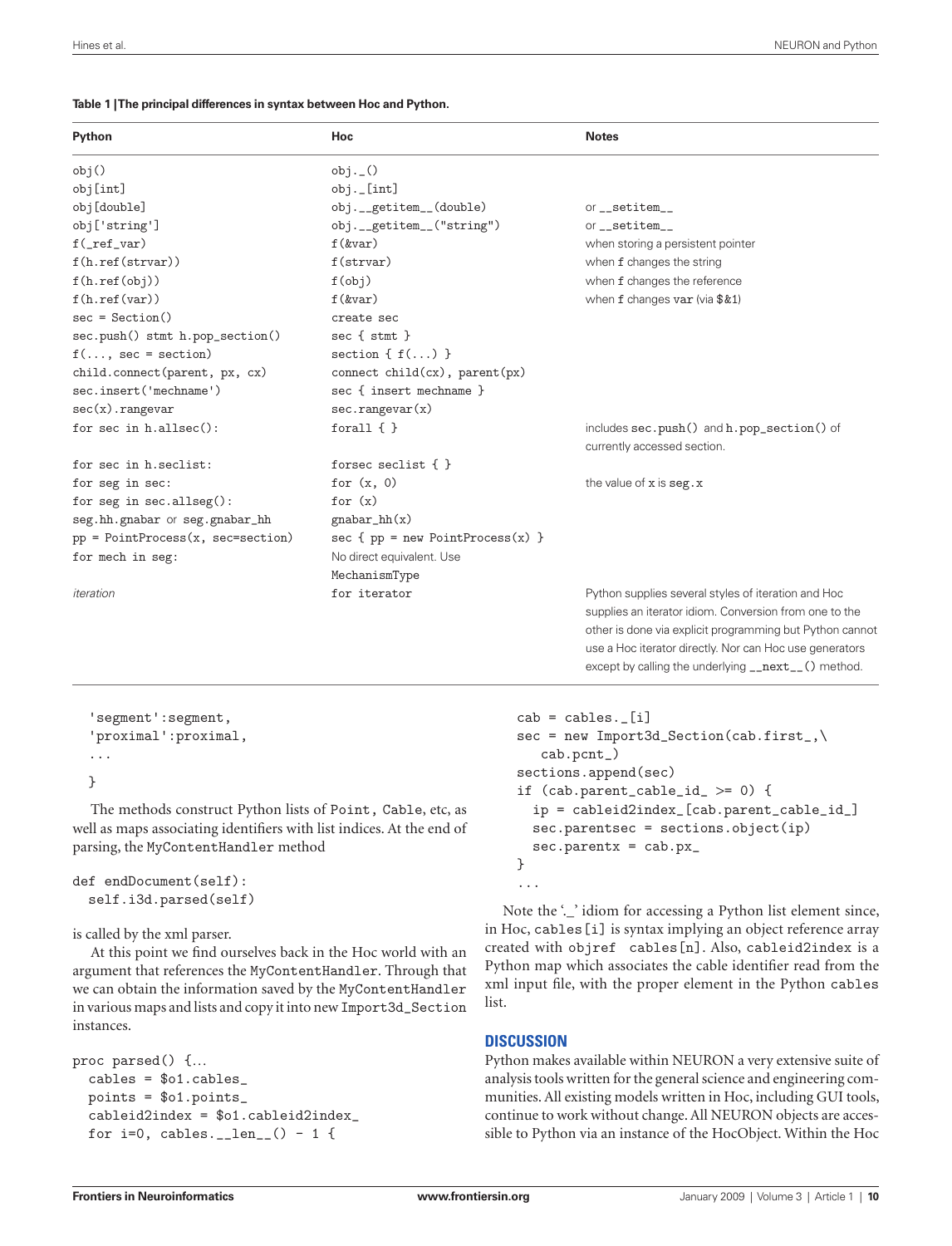interpreter, all Python objects are accessible via the PythonObject. Binary installation remains straightforward for the usage case of launching NEURON with Python embedded: The MS Windows installer contains a large subset of the 2.5 version of Python, and the Linux RPM and Mac OS X dmg installations will use the latest version of Python, if any, that is already present or subsequently installed. The usage case of launching Python, e.g. using IPython, and dynamically importing NEURON also works but presently requires the extra installation steps described in the Appendix. Numpy is not a prerequisite but, if present, copying of vectors between Numpy and NEURON is very efficient. The Python xml module is used in the present standard distribution to extend NEURON's Import3D and CellBuild tools to allow reading of MorphML (Crook et al., 2007) and NeuroML (Goddard et al., 2001) model specifications. The Hoc portion of the xml readers makes heavy use of Python maps and lists.

With the release of NEURON version 7.0, the Python interface has largely stabilized, and is ready for general use. We recommend that new users of NEURON and those already familiar with Python should use Python rather than Hoc to develop new models. Those with considerable expertise in Hoc but without Python knowledge are likely to be more productive by continuing to develop models with Hoc, but accessing Python's powerful data structures, large standard library and external numerical/plotting packages through nrnpython() and the PythonObject class. There is no need to rewrite legacy code in Python, as it will continue to work using the Hoc interpreter or mixed in with new Python code and accessed via the h object.

Users are encouraged to submit bug reports and feature requests at the NEURON forum (http://www.neuron.yale.edu/ phpBB) in the "NEURON+Python" sub-section, so that we can continue to improve the Python interface in response to users' experiences.

#### **APPENDIX**

Here we give detailed instructions for building and installing NEURON as a Python extension. Note that, as mentioned earlier, to use NEURON with Python embedded you can use one of the binary installers.

The following assumes a standard GNU build environment, and a bash shell. You will need both NEURON (nrn-VERSION. tar.gz) and InterViews (iv-VERSION.tar.gz) sources, available through the "Download and Install" link at http://www. neuron.yale.edu.

First, build and install Interviews:

\$ N= 'pwd '

```
$ tar xzf iv-17.tar.gz
$ cd iv-17
```
## **REFERENCES**

Abrahams, D., and Grosse-Kunstleve, R. W. (2003). Building hybrid systems with Boost.Python. *C/C*++ *Users J*. 21. http://www.ddj. com/cpp/184401666.

Beazley, D. M. (1996). SWIG: an easy to use tool for integrating scripting

 languages with C and C++. In TCLTK'96: Proceedings of the 4th Conference on USENIX Tcl/Tk Workshop, 1996, (Monterey, CA, USENIX Association), pp. 129–139. Carnevale, N. T., and Hines, M. L. (2006).

The NEURON Book. Cambridge, Cambridge University Press.

- \$ ./configure --prefix= 'pwd '
- \$ make \$ make install

Then build and install NEURON:

#### \$ cd..

```
$ tar xzf nrn-7.0.tar.gz
$ cd nrn-7.0
```

```
$ ./configure --prefix= 'pwd '\
```

```
 --with-iv=$N/iv-17 --with-nrnpython
```

```
$ make
```

```
$ make install
```
Here, the "\" at the end of the fourth line, indicates it is continued on the fifth. If you want to run parallel NEURON (Hines et al., 2008; Migliore et al., 2006), add --with-paranrn to the configure options. This requires a version of MPI to be installed, for example MPICH2 (Gropp, 2002) or openMPI (Gabriel et al., 2004).

Now add the NEURON bin directory to your PATH:

#### \$ export PATH=\$N/nrn-7.0/i686/bin:\$PATH

(Here i686 will be different for different CPU architectures). Now build and install the NEURON shared library for Python:

```
$ cd src/nrnpython
```

```
# python setup.py install
```
This command installs the neuron package to the Python sitepackages directory, which usually requires root access. If you don't have root access, you can install it locally using --prefix to specify a location under your home directory:

#### \$ python setup.py install\ --prefix=\$HOME/local

This will install the neuron package to \$HOME/local/lib/ python/site-packages under your home directory. You will then have to add this directory to the PYTHONPATH environment variable:

\$ export PYTHONPATH=\$PYTHONPATH:\ \$HOME/local/lib/python/site-packages

## **ACKNOWLEDGEMENTS**

This work was supported by NIH grant NS11613, by the European Union under the Bio-inspired Intelligent Information Systems program, project reference IST-2004-15879 (FACETS), and by a grant from the Swiss National Science Foundation.

Crook, S., Gleeson, P., Howell, F., Svitak, J., and Silver, R. (2007). MorphML: level 1 of the NeuroML standards for neuronal morphology data and model specifi cation. *Neuroinformatics* 5, 96–104.

Dalcín, L., Paza, R., Stortia, M., and D'Elíaa, J. (2008). MPI for Python: performance improvements and MPI-2 extensions. *J. Parallel Distrib. Comput.* 68, 655–662.

- Dubois, P. F. (2007). Python: batteries included. *IEEE Comput. Sci. Eng.* 9, 7–9.
- Gabriel, E., Fagg, G. E., Bosilca, G., Angskun, T., Dongarra, J. J., Squyres, J M., Sahay, V., Kambadur, P., Barrett, B., Lumsdaine, A.,